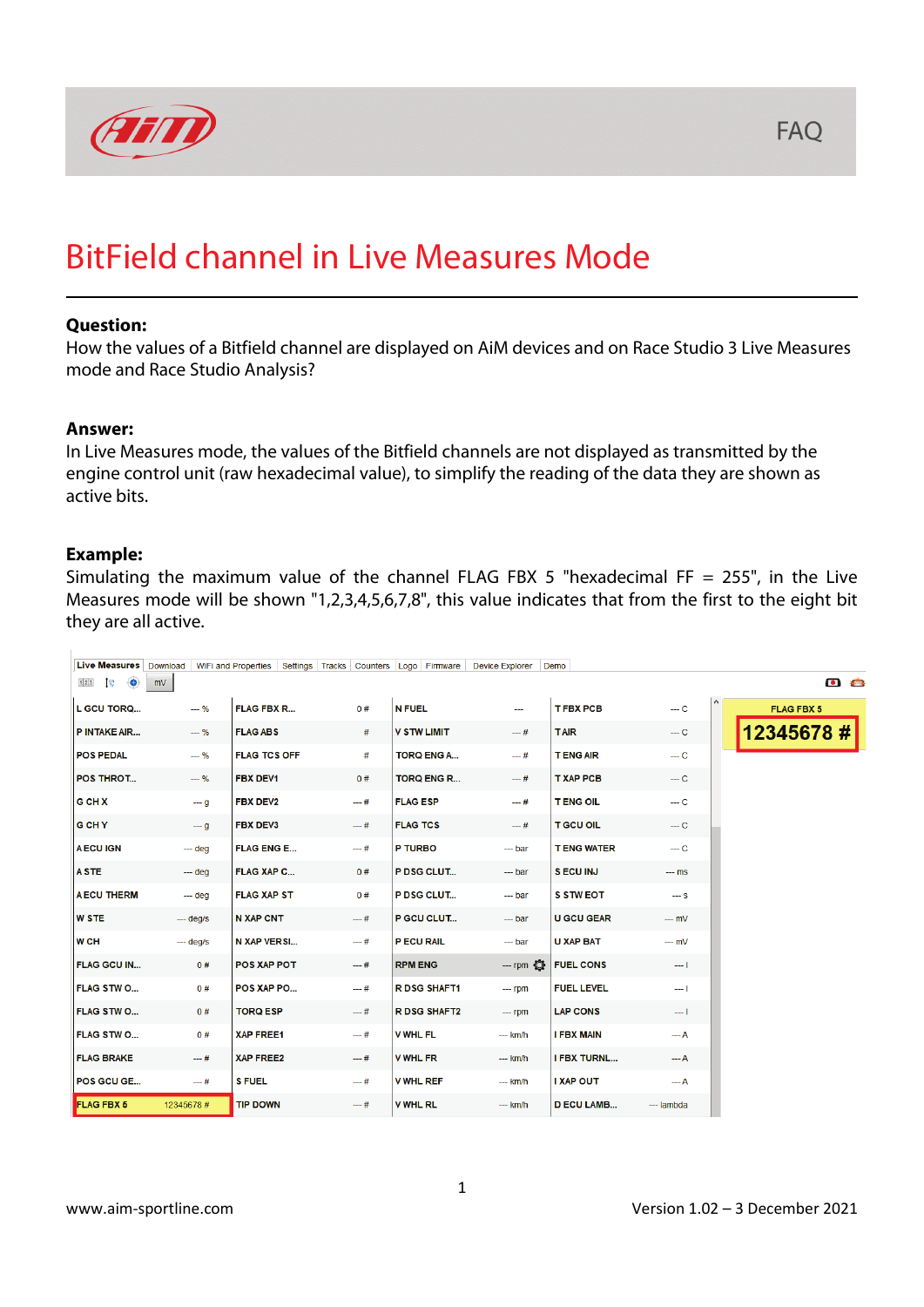

If for example the following channel ECU DASH LAMP is indicating a low oil pressure (LOPLamp) alarm and a malfunction indicator lamp (MIL), the channel will report the code 45, that is warning on the fourth and fifth bits.

|                                        | <b>ES</b> ECU Channel Settings<br>$\times$ |           |                      |      |        |  |  |  |  |  |  |
|----------------------------------------|--------------------------------------------|-----------|----------------------|------|--------|--|--|--|--|--|--|
| Name                                   |                                            |           | <b>ECU DASH LAMP</b> |      |        |  |  |  |  |  |  |
|                                        | <b>Sampling Frequency</b>                  |           | 10 Hz                |      |        |  |  |  |  |  |  |
|                                        | <b>Unit of Measure</b>                     |           |                      |      |        |  |  |  |  |  |  |
|                                        | Configure bit fields of the channel        |           |                      |      |        |  |  |  |  |  |  |
| ⋥                                      | <b>Bit</b><br><b>Name</b>                  |           |                      |      |        |  |  |  |  |  |  |
| ▿                                      | $1$ (low)<br><b>CoolantTempFlash</b>       |           |                      |      |        |  |  |  |  |  |  |
| 罓<br><b>TPMSLamp</b><br>$\overline{2}$ |                                            |           |                      |      |        |  |  |  |  |  |  |
| 罓                                      | $\overline{\mathbf{3}}$                    |           | <b>ServiceLamp</b>   |      |        |  |  |  |  |  |  |
| ∣✔                                     | $\overline{\mathbf{4}}$                    |           | <b>LOPLamp</b>       |      |        |  |  |  |  |  |  |
| ☑                                      | 5                                          | MIL       |                      |      |        |  |  |  |  |  |  |
| 罓                                      | $6\phantom{1}$                             |           | ShifLamp3            |      |        |  |  |  |  |  |  |
| 罓                                      | $\overline{1}$                             | ShifLamp2 |                      |      |        |  |  |  |  |  |  |
| ☑                                      | 8 (high)                                   | ShifLamp1 |                      |      |        |  |  |  |  |  |  |
|                                        |                                            |           |                      |      |        |  |  |  |  |  |  |
|                                        |                                            |           |                      |      |        |  |  |  |  |  |  |
|                                        |                                            |           |                      | Save | Cancel |  |  |  |  |  |  |

If all warning lamps should stay on, the message would be 12345678, because every bit would be activated.